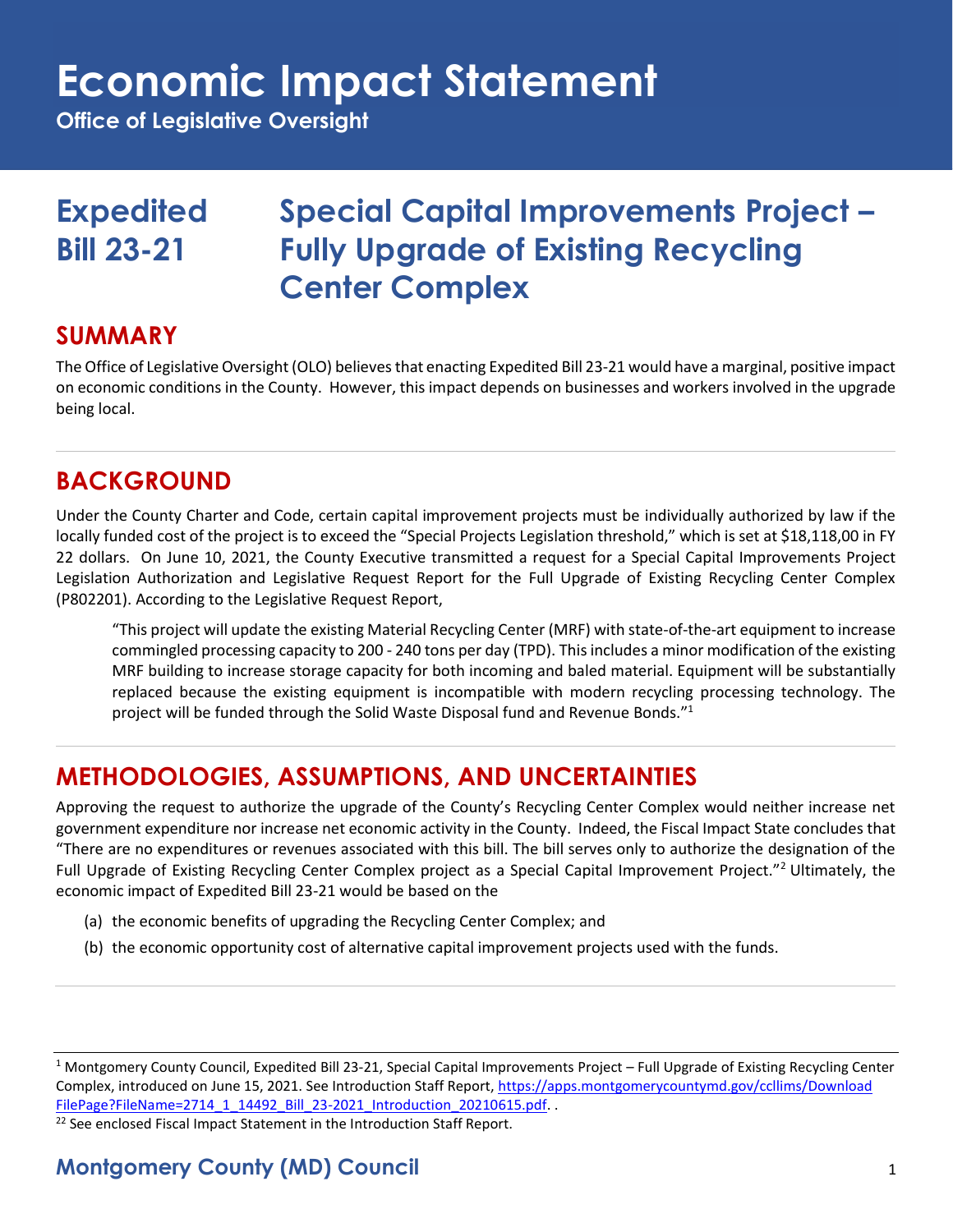## **Economic Impact Statement**

**Office of Legislative Oversight**

Because OLO does not know how the County revenues would otherwise be used in the absence of enacting Expedited Bill 23-21, OLO limits the scope of the analysis below to the economic benefits of upgrading the Recycling Center Complex. Thus, this analysis does not account for the economic impacts of alternative government spending.

County expenditure that exceeds \$18,118,00 will have a significant "multiplier effect," that is, how changes in economic activity affect other rounds of spending, and how additional spending impacts certain economic indicators. To illustrate, upgrading the Recycling Center Complex would likely entail increased income to workers who install the equipment required to increase the commingled processing capacity. Increased income would in turn increase demand for local goods and services (i.e., restaurants).

It is beyond the scope of this analysis to calculate the multiplier effect of the *specific* capital improvement project that Expedited Bill 23-21 would approve using the "Bill-of-Goods" method. This method requires a great deal of information, for example, knowing the specific inputs that would be purchased to upgrade the Recycling Center Complex and the local industries involved in the supply of goods and services required to complete the project.

OLO will note however that this project, as many capital improvement projects, fall within the Regional Input-Output Modeling System (RIMS II) final-demand multiplier for the "construction" industry. The RIMS II multipliers, developed by the U.S. Bureau of Economic Analysis,<sup>3</sup> measure the multiplier effect of economic activity in terms of four measures:

- Output (sales): total market value of industry output,
- Value-Added: total value of income generated from production (equivalent to gross domestic product),
- **Earnings:** employee compensation plus net earnings of sole proprietors and partnerships, and
- **Employment:** number of full- and part-time employees.<sup>4</sup>

Industries with relatively high multiplier values for these measures result in greater output, value-added, earning, and employment for every additional dollar of economic activity in those industries. There are multipliers for 64 industries in the County. **Table 1** presents the ranking of the RIMS II construction multiplier for Montgomery County ordered from highest to lowest. As shown in the table, the construction multiplier

#### **Table 1. Rank of Construction RIMS II Multiplier for Montgomery County (out of 64 multipliers, ordered from highest to lowest)**

|                                       |      | Output Earnings Employment Value-Added |      |
|---------------------------------------|------|----------------------------------------|------|
| Construction Multiplier (type I) 39th | 24th | 27th                                   | 39th |

#### **VARIABLES**

The primary variable that would affect the economic impacts of Expedited Bill 23-21 are:

- Total amount spent on upgrading the Recycling Center Complex; and
- Percentage of funds used for goods and services provided by local businesses.

 $4$  Ibid,  $3 - 3$  and  $3 - 4$ .

#### **Montgomery County (MD) Council** 2

<sup>3</sup> U.S. Bureau of Economic Analysis, *RIMS II: An Essential Tool for Regional Developers and Planners*, December 2013, [https://apps.bea.gov/regional/rims/rimsii/rimsii\\_user\\_guide.pdf.](https://apps.bea.gov/regional/rims/rimsii/rimsii_user_guide.pdf)